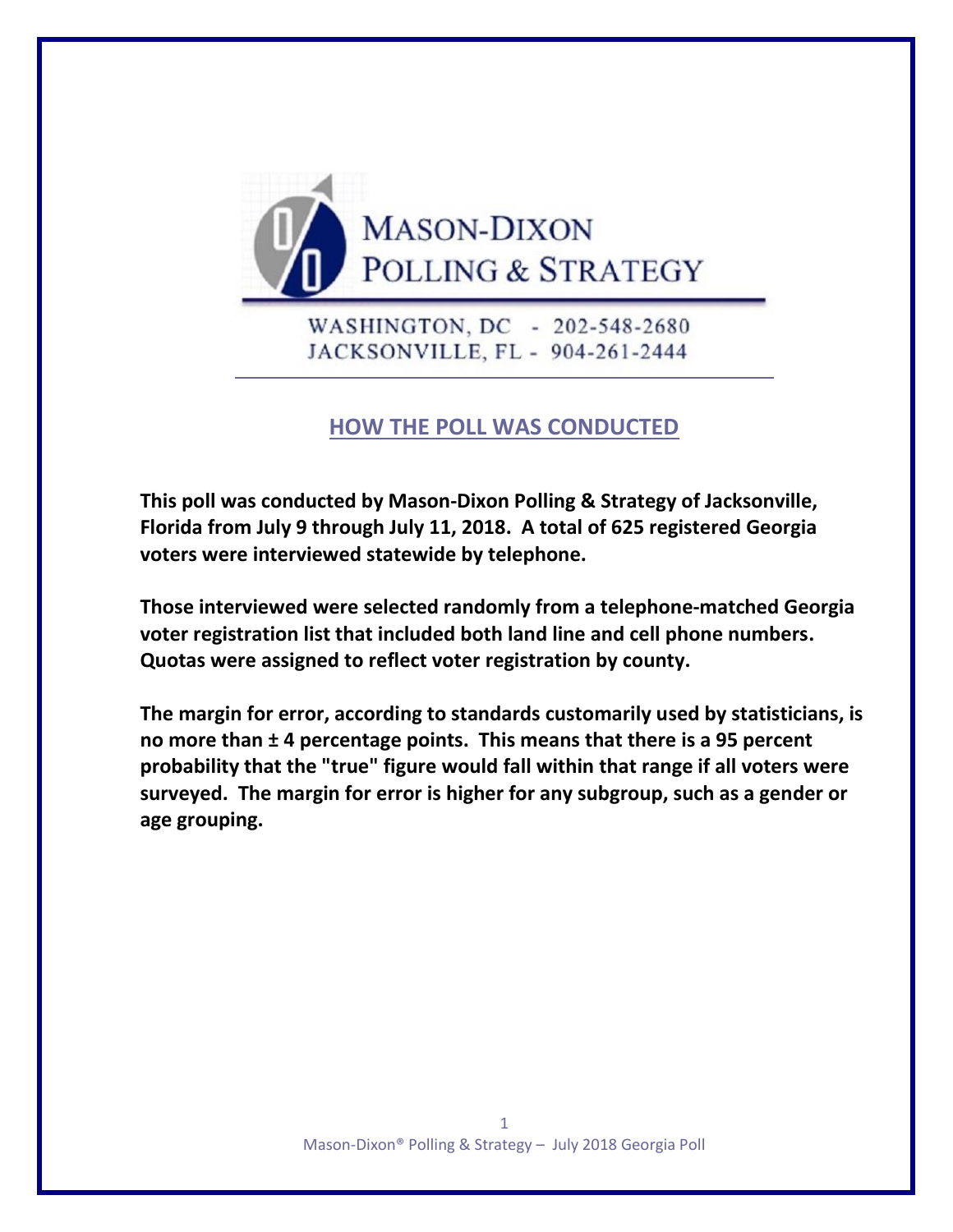**QUESTION: Georgia's school funding formula is nearly 35 years old and there is bipartisan agreement that it doesn't meet the needs of students or taxpayers. How important is it that Georgia review and update the state's school funding formula? Is it very important, somewhat important, not too important or not important at all?**

|                             |                 |     | <b>VERY IMP SW IMP NOT TOO IMP</b>           | <b>NOT IMP</b> | <b>NOT SURE</b>         |
|-----------------------------|-----------------|-----|----------------------------------------------|----------------|-------------------------|
| <b>STATE</b>                | 61%             | 18% | 10%                                          | 7%             | 4%                      |
| <b>REGION</b>               |                 |     | VERY IMP SW IMP NOT TOO IMP NOT IMP NOT SURE |                |                         |
| <b>Atlanta Metro</b>        | 57%             | 17% | 12%                                          | 10%            | 4%                      |
| <b>North Georgia</b>        | 62%             | 21% | 11%                                          | 3%             | 3%                      |
| <b>Central Georgia</b>      | 68%             | 15% | 9%                                           | 3%             | 5%                      |
| <b>South Georgia</b>        | 65%             | 14% | 15%                                          | 3%             | 3%                      |
| <b>SEX</b>                  |                 |     | VERY IMP SW IMP NOT TOO IMP NOT IMP NOT SURE |                |                         |
| Men                         | 57%             | 17% | 9%                                           | 11%            | 6%                      |
| Women                       | 64%             | 20% | 11%                                          | 3%             | 2%                      |
| <b>AGE</b>                  |                 |     | VERY IMP SW IMP NOT TOO IMP                  |                | <b>NOT IMP NOT SURE</b> |
| $50$                        | 65%             | 17% | 8%                                           | 6%             | 4%                      |
| $50+$                       | 58%             | 19% | 11%                                          | 8%             | 4%                      |
| <b>RACE</b>                 | <b>VERY IMP</b> |     | SW IMP NOT TOO IMP NOT IMP NOT SURE          |                |                         |
| White                       | 57%             | 18% | 12%                                          | 9%             | 4%                      |
| <b>Black</b>                | 69%             | 18% | 4%                                           | 4%             | 5%                      |
| <b>PARTY IDENTIFICATION</b> |                 |     | VERY IMP SW IMP NOT TOO IMP                  |                | <b>NOT IMP NOT SURE</b> |
| <b>Democrat</b>             | 69%             | 17% | 8%                                           | 4%             | 2%                      |
| Republican                  | 55%             | 19% | 12%                                          | 10%            | 4%                      |
| Independent                 | 59%             | 18% | 10%                                          | 7%             | 6%                      |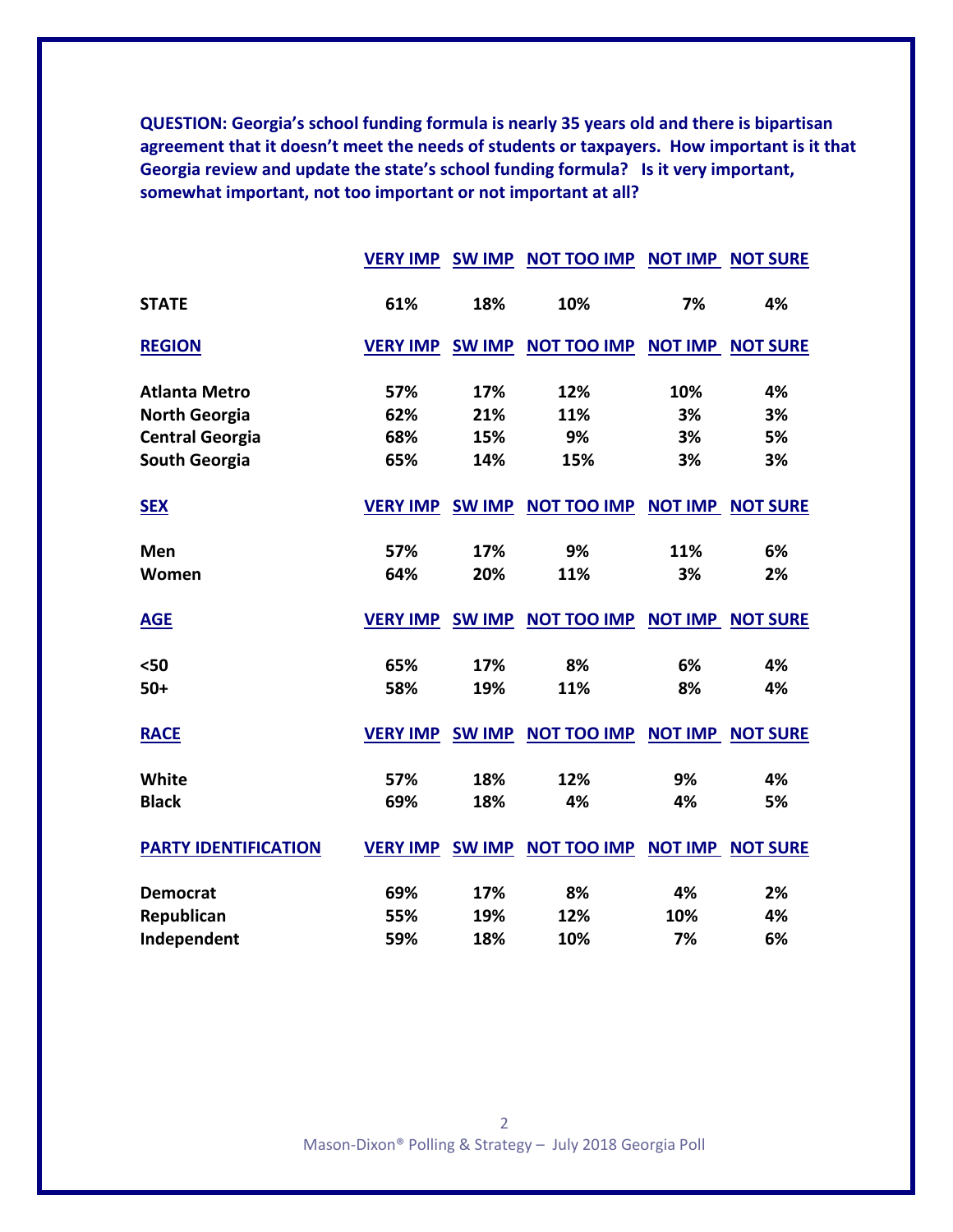**QUESTION: If a study finds increased funding is required to meet the education needs of Georgia's students, would you support or oppose increases in education funding?**

|                             | <b>SUPPORT</b> | <b>OPPOSE</b> | <b>UNDECIDED</b> |
|-----------------------------|----------------|---------------|------------------|
| <b>STATE</b>                | 72%            | 15%           | 13%              |
| <b>REGION</b>               | <b>SUPPORT</b> | <b>OPPOSE</b> | <b>UNDECIDED</b> |
| <b>Atlanta Metro</b>        | 72%            | 15%           | 13%              |
| <b>North Georgia</b>        | 74%            | 12%           | 14%              |
| <b>Central Georgia</b>      | 73%            | 16%           | 11%              |
| <b>South Georgia</b>        | 70%            | 17%           | 13%              |
| <b>SEX</b>                  | <b>SUPPORT</b> | <b>OPPOSE</b> | <b>UNDECIDED</b> |
| Men                         | 69%            | 16%           | 15%              |
| Women                       | 74%            | 15%           | 11%              |
| <b>AGE</b>                  | <b>SUPPORT</b> | <b>OPPOSE</b> | <b>UNDECIDED</b> |
| $50$                        | 73%            | 13%           | 14%              |
| $50+$                       | 71%            | 17%           | 12%              |
| <b>RACE</b>                 | <b>SUPPORT</b> | <b>OPPOSE</b> | <b>UNDECIDED</b> |
| White                       | 73%            | 13%           | 14%              |
| <b>Black</b>                | 70%            | 20%           | 10%              |
| <b>PARTY IDENTIFICATION</b> | <b>SUPPORT</b> | <b>OPPOSE</b> | <b>UNDECIDED</b> |
| <b>Democrat</b>             | 85%            | 6%            | 9%               |
| Republican                  | 61%            | 22%           | 17%              |
| Independent                 | 71%            | 15%           | 14%              |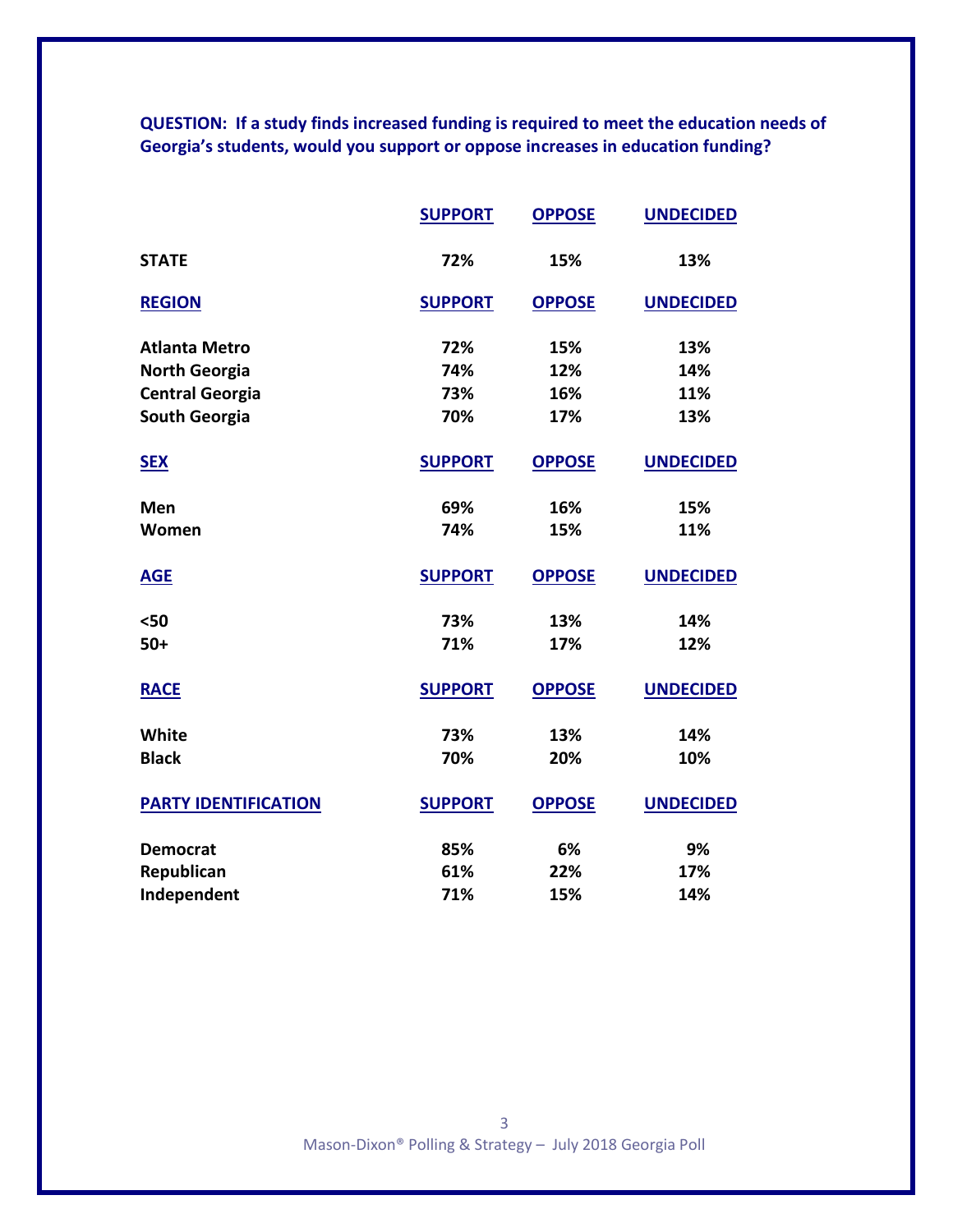**QUESTION: Sixty-one percent (61%) of Georgia students come from economically disadvantaged homes- living on or near the poverty line. Seventy percent (70%) of Georgia school superintendents say that poverty is the number one barrier to improving academic performance. Would you support or oppose a school funding formula that provides needed additional resources to districts serving a lot of students living at or below the poverty line?**

|                             | <b>SUPPORT</b> | <b>OPPOSE</b> | <b>UNDECIDED</b> |
|-----------------------------|----------------|---------------|------------------|
| <b>STATE</b>                | 69%            | 22%           | 9%               |
| <b>REGION</b>               | <b>SUPPORT</b> | <b>OPPOSE</b> | <b>UNDECIDED</b> |
| <b>Atlanta Metro</b>        | 70%            | 21%           | 9%               |
| <b>North Georgia</b>        | 61%            | 26%           | 13%              |
| <b>Central Georgia</b>      | 68%            | 24%           | 8%               |
| <b>South Georgia</b>        | 73%            | 20%           | 7%               |
| <b>SEX</b>                  | <b>SUPPORT</b> | <b>OPPOSE</b> | <b>UNDECIDED</b> |
| Men                         | 66%            | 22%           | 12%              |
| Women                       | 72%            | 22%           | 6%               |
| <b>AGE</b>                  | <b>SUPPORT</b> | <b>OPPOSE</b> | <b>UNDECIDED</b> |
| $50$                        | 73%            | 21%           | 6%               |
| $50+$                       | 66%            | 23%           | 11%              |
| <b>RACE</b>                 | <b>SUPPORT</b> | <b>OPPOSE</b> | <b>UNDECIDED</b> |
| <b>White</b>                | 59%            | 29%           | 12%              |
| <b>Black</b>                | 89%            | 6%            | 5%               |
| <b>PARTY IDENTIFICATION</b> | <b>SUPPORT</b> | <b>OPPOSE</b> | <b>UNDECIDED</b> |
| <b>Democrat</b>             | 87%            | 7%            | 6%               |
| Republican                  | 54%            | 32%           | 14%              |
| Independent                 | 68%            | 25%           | 7%               |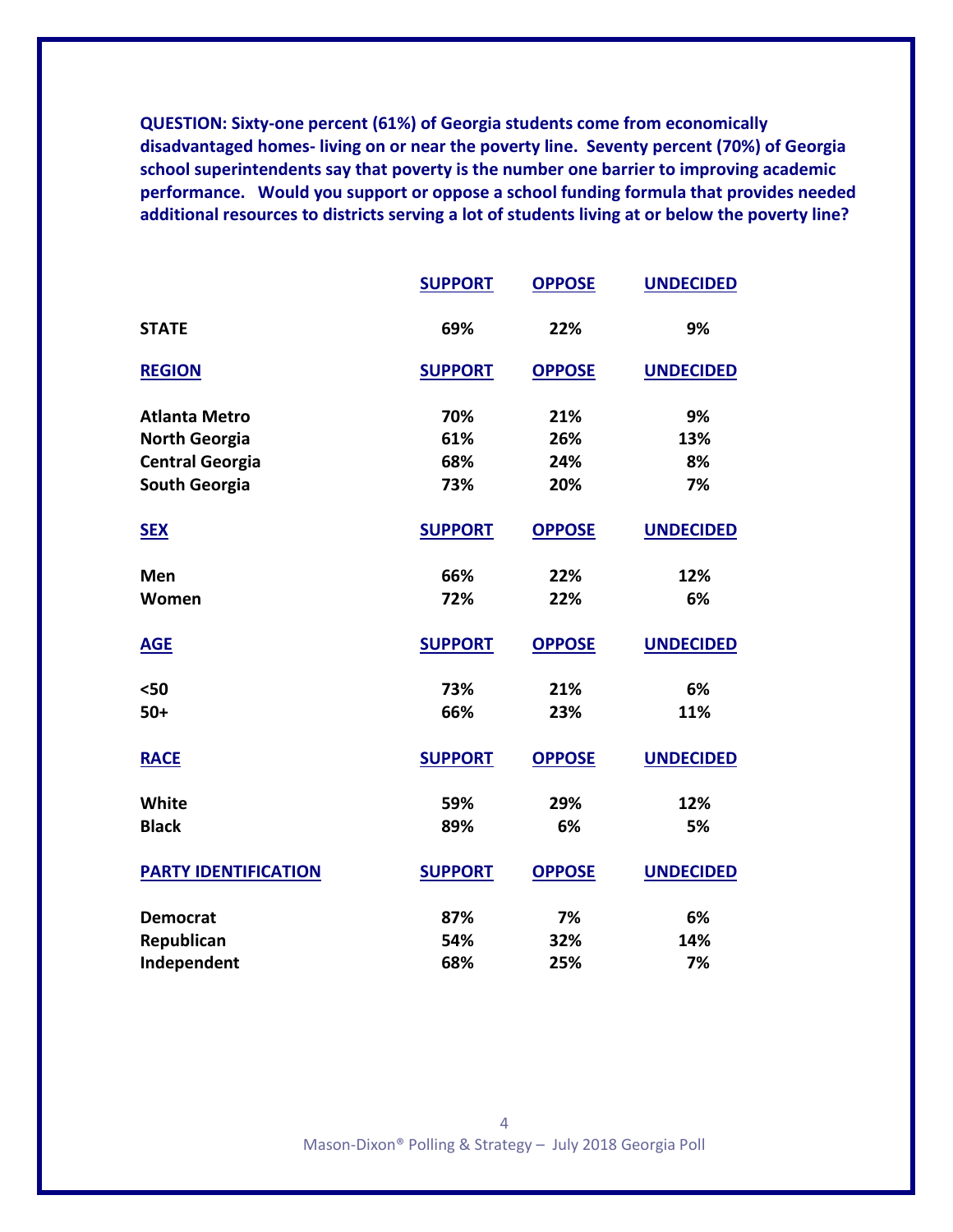**QUESTION: Georgia is one of two states in the country that does not fund need-based financial aid to help students from low-income families afford college. This year, Georgia legislators created a need-based aid program to help more students afford college. The program, however, has not been funded. Would you support or oppose state funding for a need-based financial aid program to make college more affordable?**

|                             | <b>SUPPORT</b> | <b>OPPOSE</b> | <b>UNDECIDED</b> |
|-----------------------------|----------------|---------------|------------------|
| <b>STATE</b>                | 82%            | 11%           | 7%               |
| <b>REGION</b>               | <b>SUPPORT</b> | <b>OPPOSE</b> | <b>UNDECIDED</b> |
| <b>Atlanta Metro</b>        | 84%            | 10%           | 6%               |
| <b>North Georgia</b>        | 79%            | 12%           | 9%               |
| <b>Central Georgia</b>      | 83%            | 11%           | 6%               |
| <b>South Georgia</b>        | 79%            | 12%           | 9%               |
| <b>SEX</b>                  | <b>SUPPORT</b> | <b>OPPOSE</b> | <b>UNDECIDED</b> |
| Men                         | 77%            | 12%           | 11%              |
| Women                       | 86%            | 10%           | 4%               |
| <b>AGE</b>                  | <b>SUPPORT</b> | <b>OPPOSE</b> | <b>UNDECIDED</b> |
| $50$                        | 85%            | 10%           | 5%               |
| $50+$                       | 80%            | 12%           | 8%               |
| <b>RACE</b>                 | <b>SUPPORT</b> | <b>OPPOSE</b> | <b>UNDECIDED</b> |
| White                       | 80%            | 13%           | 7%               |
| <b>Black</b>                | 87%            | 7%            | 6%               |
| <b>PARTY IDENTIFICATION</b> | <b>SUPPORT</b> | <b>OPPOSE</b> | <b>UNDECIDED</b> |
| <b>Democrat</b>             | 91%            | 6%            | 3%               |
| Republican                  | 73%            | 14%           | 13%              |
| Independent                 | 82%            | 12%           | 6%               |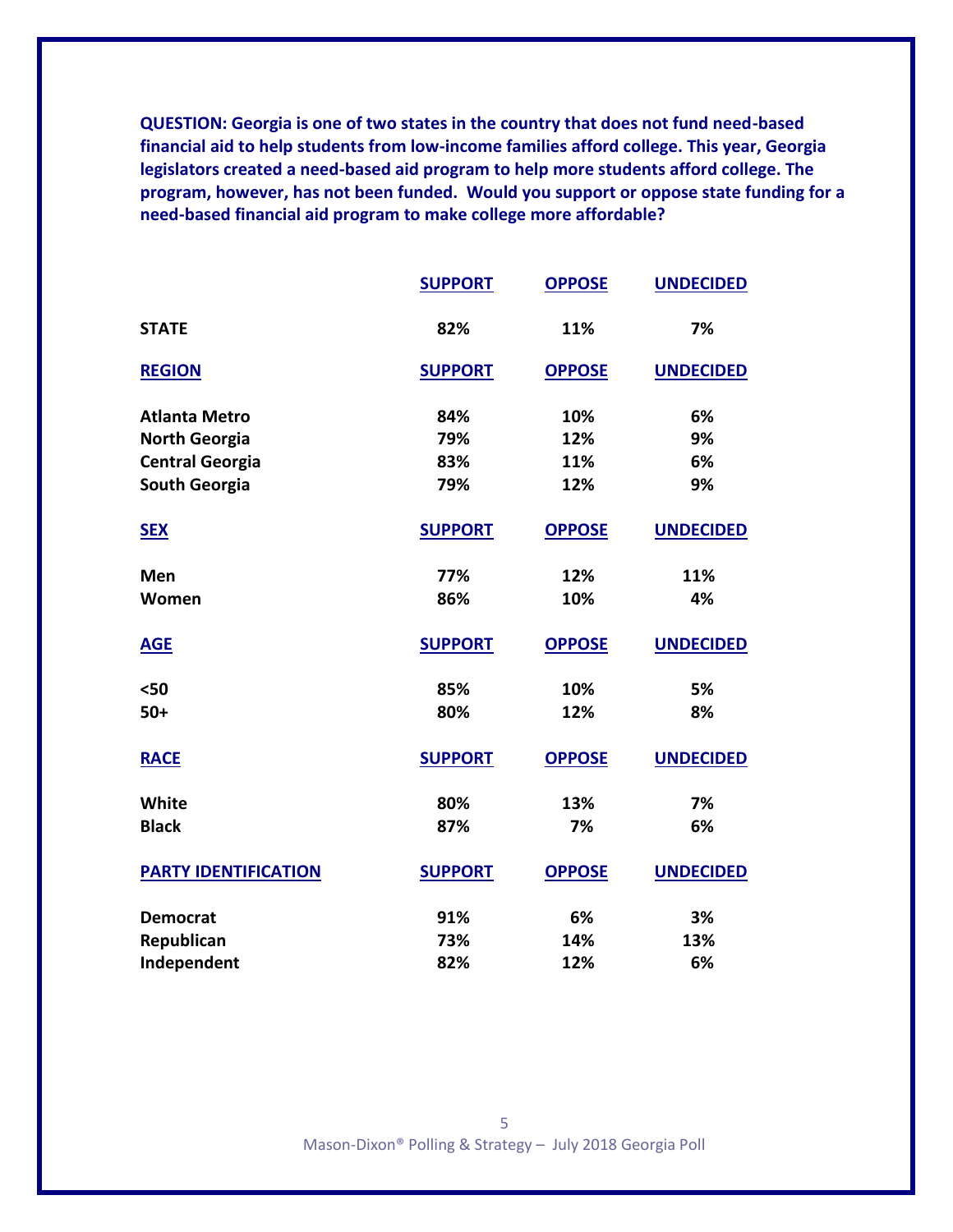**QUESTION: In order to meet the growing demand for technically skilled jobs, grow the economy and tax base in Georgia, would you support or oppose tuition-free post-secondary technical training in Georgia?**

|                             | <b>SUPPORT</b> | <b>OPPOSE</b> | <b>UNDECIDED</b> |
|-----------------------------|----------------|---------------|------------------|
| <b>STATE</b>                | 75%            | 14%           | 11%              |
| <b>REGION</b>               | <b>SUPPORT</b> | <b>OPPOSE</b> | <b>UNDECIDED</b> |
| <b>Atlanta Metro</b>        | 73%            | 13%           | 14%              |
| <b>North Georgia</b>        | 73%            | 14%           | 13%              |
| <b>Central Georgia</b>      | 78%            | 14%           | 8%               |
| <b>South Georgia</b>        | 78%            | 16%           | 6%               |
| <b>SEX</b>                  | <b>SUPPORT</b> | <b>OPPOSE</b> | <b>UNDECIDED</b> |
| Men                         | 72%            | 15%           | 13%              |
| Women                       | 77%            | 13%           | 10%              |
| <b>AGE</b>                  | <b>SUPPORT</b> | <b>OPPOSE</b> | <b>UNDECIDED</b> |
| $50$                        | 78%            | 12%           | 10%              |
| $50+$                       | 73%            | 15%           | 12%              |
| <b>RACE</b>                 | <b>SUPPORT</b> | <b>OPPOSE</b> | <b>UNDECIDED</b> |
| <b>White</b>                | 72%            | 16%           | 12%              |
| <b>Black</b>                | 81%            | 10%           | 9%               |
| <b>PARTY IDENTIFICATION</b> | <b>SUPPORT</b> | <b>OPPOSE</b> | <b>UNDECIDED</b> |
| <b>Democrat</b>             | 87%            | 9%            | 4%               |
| Republican                  | 61%            | 21%           | 18%              |
| Independent                 | 78%            | 12%           | 10%              |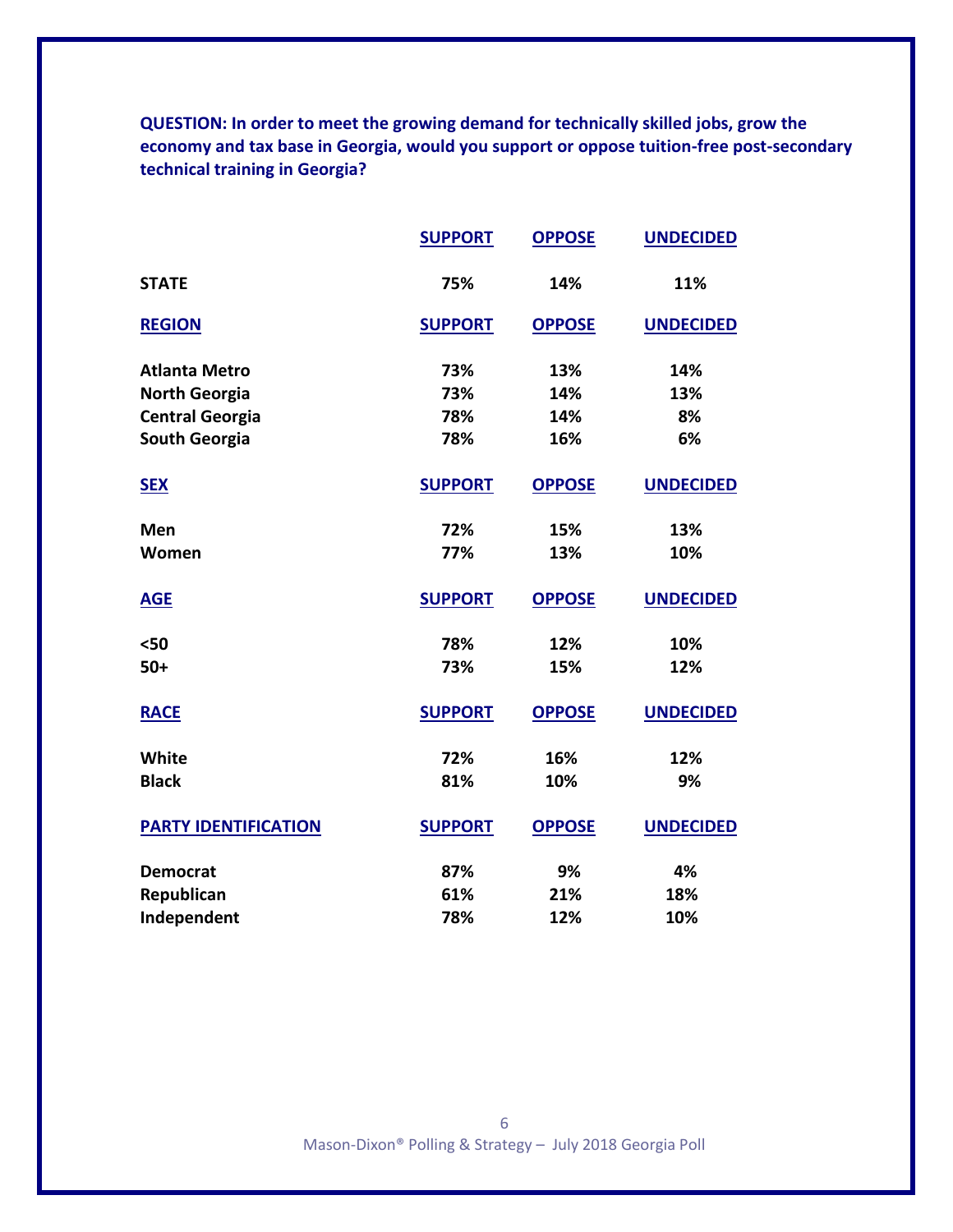**QUESTION: Child care costs have soared in recent decades. Sending a Georgia infant or toddler to a child care center costs an average of \$7,300 a year. Would you support or oppose an increase in funding for the state's subsidized child care program in order to serve more working families?**

|                             | <b>SUPPORT</b> | <b>OPPOSE</b> | <b>UNDECIDED</b> |
|-----------------------------|----------------|---------------|------------------|
| <b>STATE</b>                | 71%            | 15%           | 14%              |
| <b>REGION</b>               | <b>SUPPORT</b> | <b>OPPOSE</b> | <b>UNDECIDED</b> |
| <b>Atlanta Metro</b>        | 73%            | 13%           | 14%              |
| <b>North Georgia</b>        | 63%            | 22%           | 15%              |
| <b>Central Georgia</b>      | 73%            | 14%           | 13%              |
| <b>South Georgia</b>        | 70%            | 15%           | 15%              |
| <b>SEX</b>                  | <b>SUPPORT</b> | <b>OPPOSE</b> | <b>UNDECIDED</b> |
| Men                         | 66%            | 14%           | 20%              |
| Women                       | 77%            | 15%           | 8%               |
| <b>AGE</b>                  | <b>SUPPORT</b> | <b>OPPOSE</b> | <b>UNDECIDED</b> |
| $50$                        | 75%            | 12%           | 13%              |
| $50+$                       | 68%            | 17%           | 15%              |
| <b>RACE</b>                 | <b>SUPPORT</b> | <b>OPPOSE</b> | <b>UNDECIDED</b> |
| White                       | 63%            | 20%           | 17%              |
| <b>Black</b>                | 86%            | 5%            | 9%               |
| <b>PARTY IDENTIFICATION</b> | <b>SUPPORT</b> | <b>OPPOSE</b> | <b>UNDECIDED</b> |
| <b>Democrat</b>             | 83%            | 7%            | 10%              |
| Republican                  | 62%            | 21%           | 17%              |
| Independent                 | 70%            | 15%           | 15%              |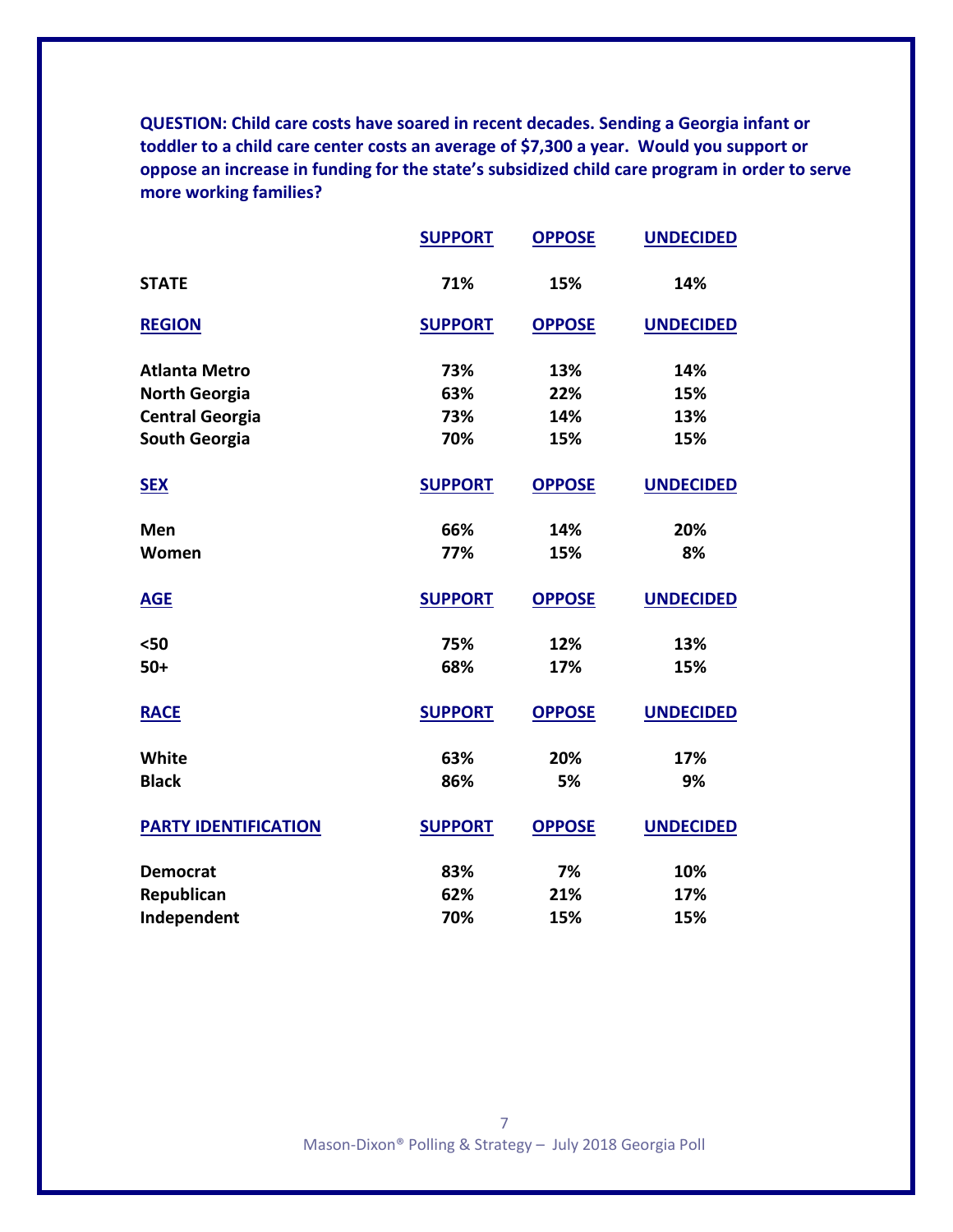**QUESTION: Most states support working families who earn low wages through a tax credit to help them make ends meet, encourage work and help families moving out of poverty. Georgia does not. Do you support or oppose a Georgia Work Credit?**

|                             | <b>SUPPORT</b> | <b>OPPOSE</b> | <b>UNDECIDED</b> |
|-----------------------------|----------------|---------------|------------------|
| <b>STATE</b>                | 62%            | 17%           | 21%              |
| <b>REGION</b>               | <b>SUPPORT</b> | <b>OPPOSE</b> | <b>UNDECIDED</b> |
| <b>Atlanta Metro</b>        | 64%            | 16%           | 20%              |
| <b>North Georgia</b>        | 56%            | 21%           | 23%              |
| <b>Central Georgia</b>      | 57%            | 19%           | 24%              |
| <b>South Georgia</b>        | 65%            | 16%           | 19%              |
| <b>SEX</b>                  | <b>SUPPORT</b> | <b>OPPOSE</b> | <b>UNDECIDED</b> |
| Men                         | 59%            | 23%           | 18%              |
| Women                       | 65%            | 12%           | 23%              |
| <b>AGE</b>                  | <b>SUPPORT</b> | <b>OPPOSE</b> | <b>UNDECIDED</b> |
| $50$                        | 63%            | 14%           | 23%              |
| $50+$                       | 62%            | 19%           | 19%              |
| <b>RACE</b>                 | <b>SUPPORT</b> | <b>OPPOSE</b> | <b>UNDECIDED</b> |
| White                       | 55%            | 22%           | 23%              |
| <b>Black</b>                | 76%            | 7%            | 17%              |
| <b>PARTY IDENTIFICATION</b> | <b>SUPPORT</b> | <b>OPPOSE</b> | <b>UNDECIDED</b> |
| <b>Democrat</b>             | 72%            | 11%           | 17%              |
| Republican                  | 58%            | 21%           | 21%              |
| Independent                 | 57%            | 19%           | 24%              |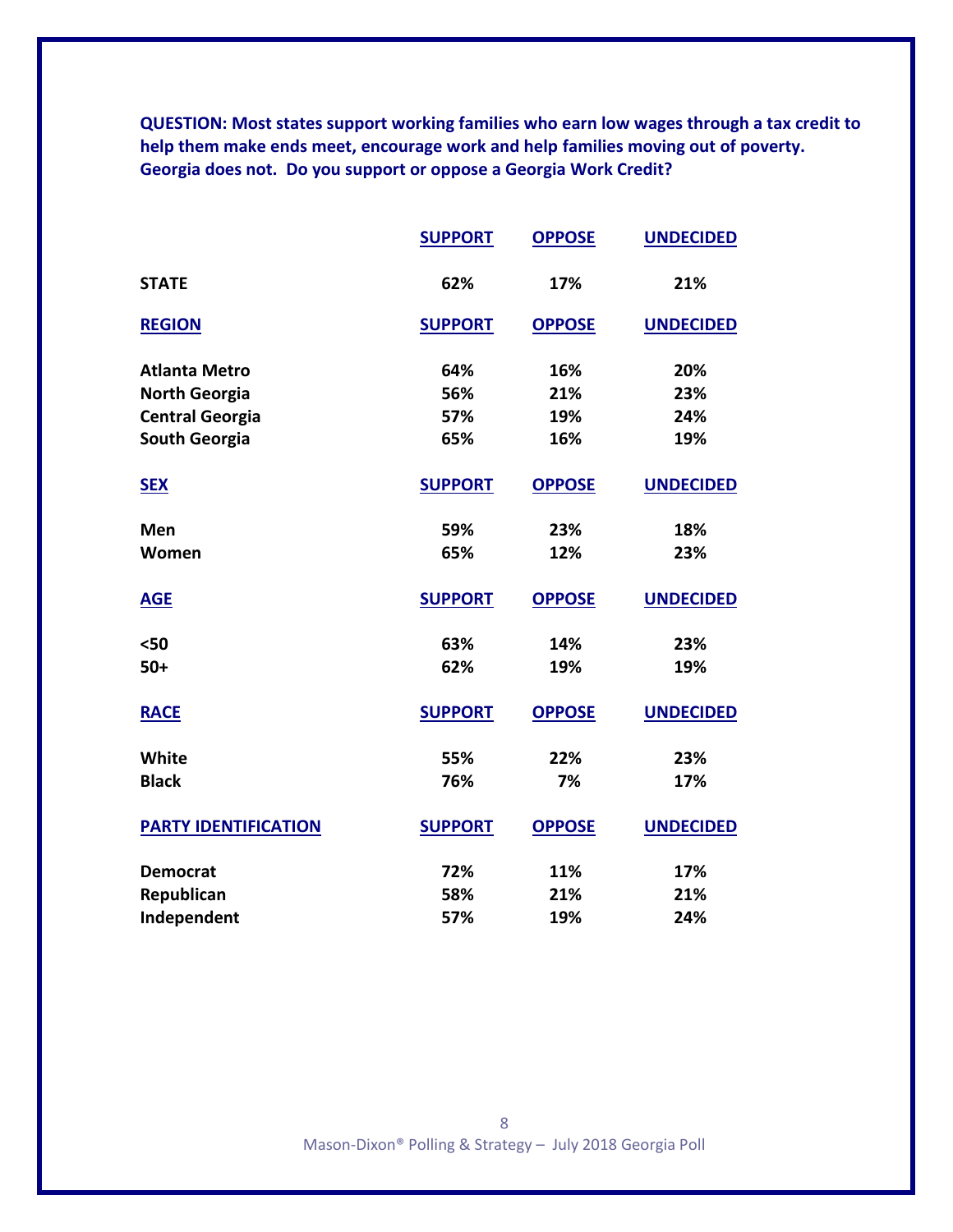**QUESTION: There are 240,000 Georgians who earn low incomes and lack affordable options for health insurance. Georgia's leaders can put an insurance card in their pockets by bringing home billions of federal dollars meant to pay for coverage. Do you support or oppose leveraging federal money to help more uninsured Georgians afford health care?**

|                             | <b>SUPPORT</b> | <b>OPPOSE</b> | <b>UNDECIDED</b> |
|-----------------------------|----------------|---------------|------------------|
| <b>STATE</b>                | 64%            | 23%           | 13%              |
| <b>REGION</b>               | <b>SUPPORT</b> | <b>OPPOSE</b> | <b>UNDECIDED</b> |
| <b>Atlanta Metro</b>        | 67%            | 21%           | 12%              |
| <b>North Georgia</b>        | 61%            | 27%           | 12%              |
| <b>Central Georgia</b>      | 60%            | 25%           | 15%              |
| <b>South Georgia</b>        | 63%            | 23%           | 14%              |
| <b>SEX</b>                  | <b>SUPPORT</b> | <b>OPPOSE</b> | <b>UNDECIDED</b> |
| Men                         | 59%            | 26%           | 15%              |
| Women                       | 69%            | 20%           | 11%              |
| <b>AGE</b>                  | <b>SUPPORT</b> | <b>OPPOSE</b> | <b>UNDECIDED</b> |
| $50$                        | 69%            | 15%           | 16%              |
| $50+$                       | 59%            | 30%           | 11%              |
| <b>RACE</b>                 | <b>SUPPORT</b> | <b>OPPOSE</b> | <b>UNDECIDED</b> |
| <b>White</b>                | 53%            | 31%           | 16%              |
| <b>Black</b>                | 86%            | 8%            | 6%               |
| <b>PARTY IDENTIFICATION</b> | <b>SUPPORT</b> | <b>OPPOSE</b> | <b>UNDECIDED</b> |
| <b>Democrat</b>             | 89%            | 6%            | 5%               |
| Republican                  | 43%            | 36%           | 21%              |
| Independent                 | 59%            | 28%           | 13%              |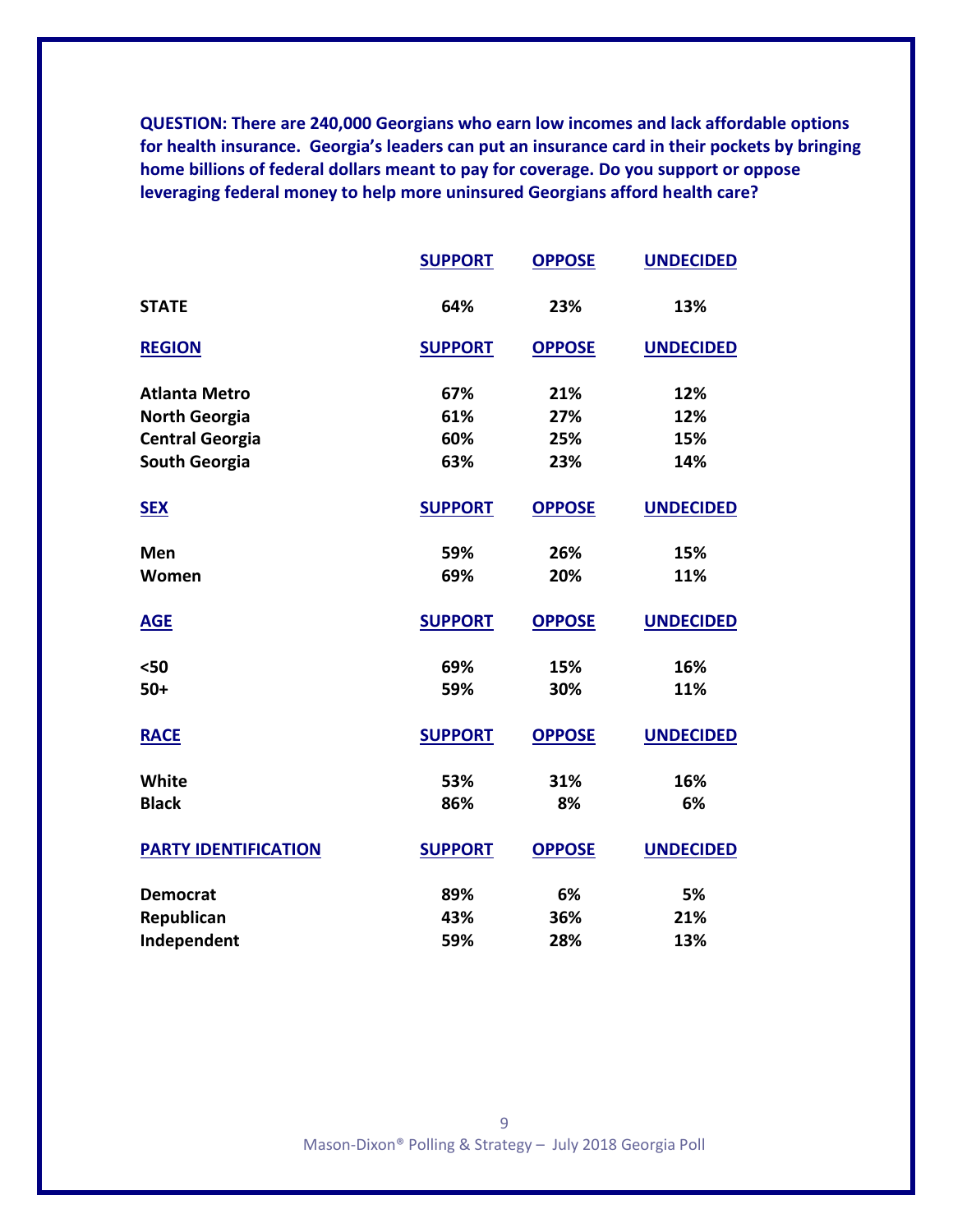**QUESTION: About 1.3 million Georgia adults suffered with a diagnosed mental illness in the past year. In addition, drug overdose deaths in Georgia rose by 35 percent from 2012 to 2016, mainly due to the nationwide opioid epidemic. Do you support or oppose increased state funding to better screen, diagnose and treat Georgians who suffer from mental health or substance abuse issues?**

|                             | <b>SUPPORT</b> | <b>OPPOSE</b> | <b>UNDECIDED</b> |
|-----------------------------|----------------|---------------|------------------|
| <b>STATE</b>                | 87%            | 6%            | 7%               |
| <b>REGION</b>               | <b>SUPPORT</b> | <b>OPPOSE</b> | <b>UNDECIDED</b> |
| <b>Atlanta Metro</b>        | 89%            | 4%            | 7%               |
| <b>North Georgia</b>        | 84%            | 7%            | 9%               |
| <b>Central Georgia</b>      | 85%            | 9%            | 6%               |
| <b>South Georgia</b>        | 83%            | 10%           | 7%               |
| <b>SEX</b>                  | <b>SUPPORT</b> | <b>OPPOSE</b> | <b>UNDECIDED</b> |
| Men                         | 84%            | 7%            | 9%               |
| Women                       | 89%            | 6%            | 5%               |
| <b>AGE</b>                  | <b>SUPPORT</b> | <b>OPPOSE</b> | <b>UNDECIDED</b> |
| $50$                        | 88%            | 4%            | 8%               |
| $50+$                       | 86%            | 8%            | 6%               |
| <b>RACE</b>                 | <b>SUPPORT</b> | <b>OPPOSE</b> | <b>UNDECIDED</b> |
| <b>White</b>                | 85%            | 7%            | 8%               |
| <b>Black</b>                | 91%            | 4%            | 5%               |
| <b>PARTY IDENTIFICATION</b> | <b>SUPPORT</b> | <b>OPPOSE</b> | <b>UNDECIDED</b> |
| <b>Democrat</b>             | 93%            | 4%            | 3%               |
| Republican                  | 81%            | 8%            | 11%              |
| Independent                 | 87%            | 7%            | 6%               |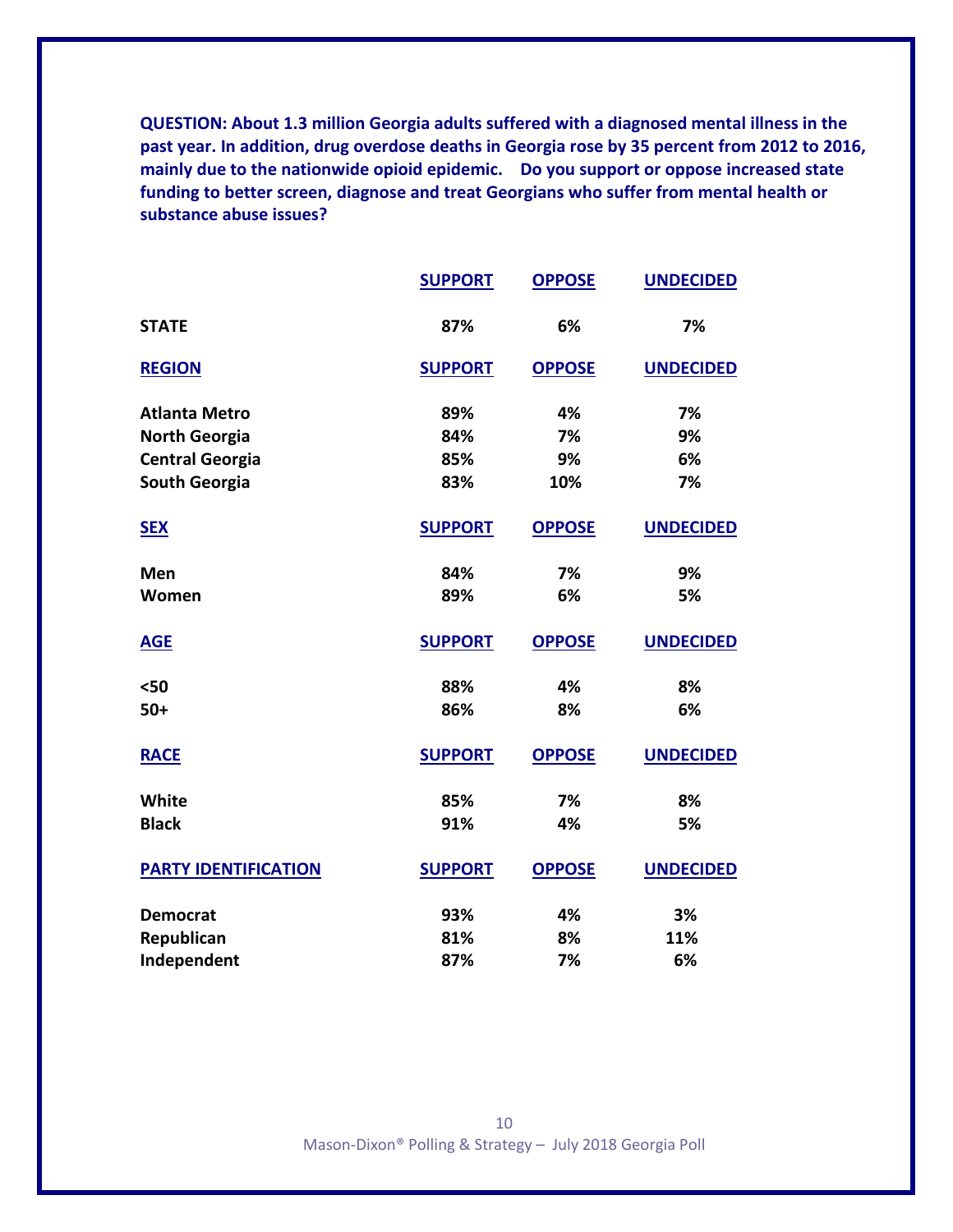**QUESTION: At 37 cents per pack, Georgia charges the third lowest cigarette tax in the nation. Four neighboring states -- Alabama, Florida, North Carolina and South Carolina -- all raised tobacco tax rates in recent years. Increasing the state's cigarette tax by \$1 per pack could raise more than \$400 million annually while also helping to discourage tobacco use. Do you support or oppose raising Georgia's cigarette tax by \$1 per pack?**

|                             | <b>SUPPORT</b> | <b>OPPOSE</b> | <b>UNDECIDED</b> |
|-----------------------------|----------------|---------------|------------------|
| <b>STATE</b>                | 76%            | 17%           | 7%               |
| <b>REGION</b>               | <b>SUPPORT</b> | <b>OPPOSE</b> | <b>UNDECIDED</b> |
| <b>Atlanta Metro</b>        | 79%            | 13%           | 8%               |
| <b>North Georgia</b>        | 75%            | 21%           | 4%               |
| <b>Central Georgia</b>      | 73%            | 22%           | 5%               |
| <b>South Georgia</b>        | 72%            | 21%           | 7%               |
| <b>SEX</b>                  | <b>SUPPORT</b> | <b>OPPOSE</b> | <b>UNDECIDED</b> |
| Men                         | 77%            | 18%           | 5%               |
| Women                       | 75%            | 16%           | 9%               |
| <b>AGE</b>                  | <b>SUPPORT</b> | <b>OPPOSE</b> | <b>UNDECIDED</b> |
| $50$                        | 81%            | 14%           | 5%               |
| $50+$                       | 72%            | 19%           | 9%               |
| <b>RACE</b>                 | <b>SUPPORT</b> | <b>OPPOSE</b> | <b>UNDECIDED</b> |
| <b>White</b>                | 82%            | 13%           | 5%               |
| <b>Black</b>                | 63%            | 26%           | 11%              |
| <b>PARTY IDENTIFICATION</b> | <b>SUPPORT</b> | <b>OPPOSE</b> | <b>UNDECIDED</b> |
| <b>Democrat</b>             | 72%            | 20%           | 8%               |
| Republican                  | 81%            | 12%           | 7%               |
| Independent                 | 76%            | 18%           | 6%               |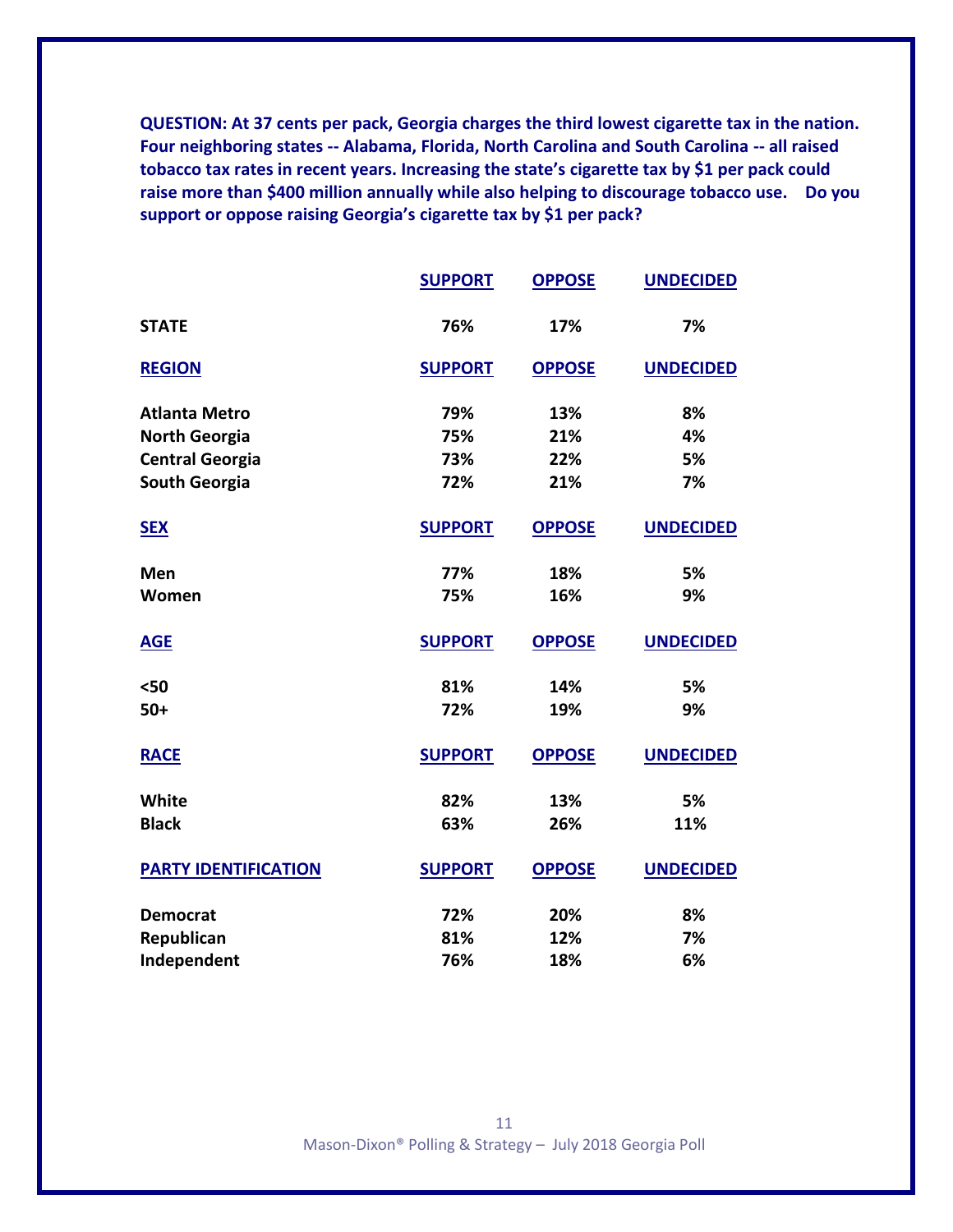**QUESTION: Each year, Georgia foregoes hundreds of millions of dollars through various credits and incentives to private companies. Some tax breaks may provide a good return on investment, but others fail to deliver enough benefit to provide a good return on investment to taxpayers. Would you support or oppose an evaluation of large corporate tax breaks to determine their effectiveness as part of the review and renewal process of such tax credits?**

|                             | <b>SUPPORT</b> | <b>OPPOSE</b> | <b>UNDECIDED</b> |
|-----------------------------|----------------|---------------|------------------|
| <b>STATE</b>                | 88%            | 6%            | 6%               |
| <b>REGION</b>               | <b>SUPPORT</b> | <b>OPPOSE</b> | <b>UNDECIDED</b> |
| <b>Atlanta Metro</b>        | 87%            | 7%            | 6%               |
| <b>North Georgia</b>        | 90%            | 4%            | 6%               |
| <b>Central Georgia</b>      | 86%            | 9%            | 5%               |
| <b>South Georgia</b>        | 88%            | 4%            | 8%               |
| <b>SEX</b>                  | <b>SUPPORT</b> | <b>OPPOSE</b> | <b>UNDECIDED</b> |
| Men                         | 87%            | 9%            | 4%               |
| Women                       | 88%            | 4%            | 8%               |
| <b>AGE</b>                  | <b>SUPPORT</b> | <b>OPPOSE</b> | <b>UNDECIDED</b> |
| $50$                        | 91%            | 2%            | 7%               |
| $50+$                       | 86%            | 9%            | 5%               |
| <b>RACE</b>                 | <b>SUPPORT</b> | <b>OPPOSE</b> | <b>UNDECIDED</b> |
| <b>White</b>                | 88%            | 8%            | 4%               |
| <b>Black</b>                | 89%            | 2%            | 9%               |
| <b>PARTY IDENTIFICATION</b> | <b>SUPPORT</b> | <b>OPPOSE</b> | <b>UNDECIDED</b> |
| <b>Democrat</b>             | 91%            | 6%            | 3%               |
| Republican                  | 84%            | 8%            | 8%               |
| Independent                 | 89%            | 4%            | 7%               |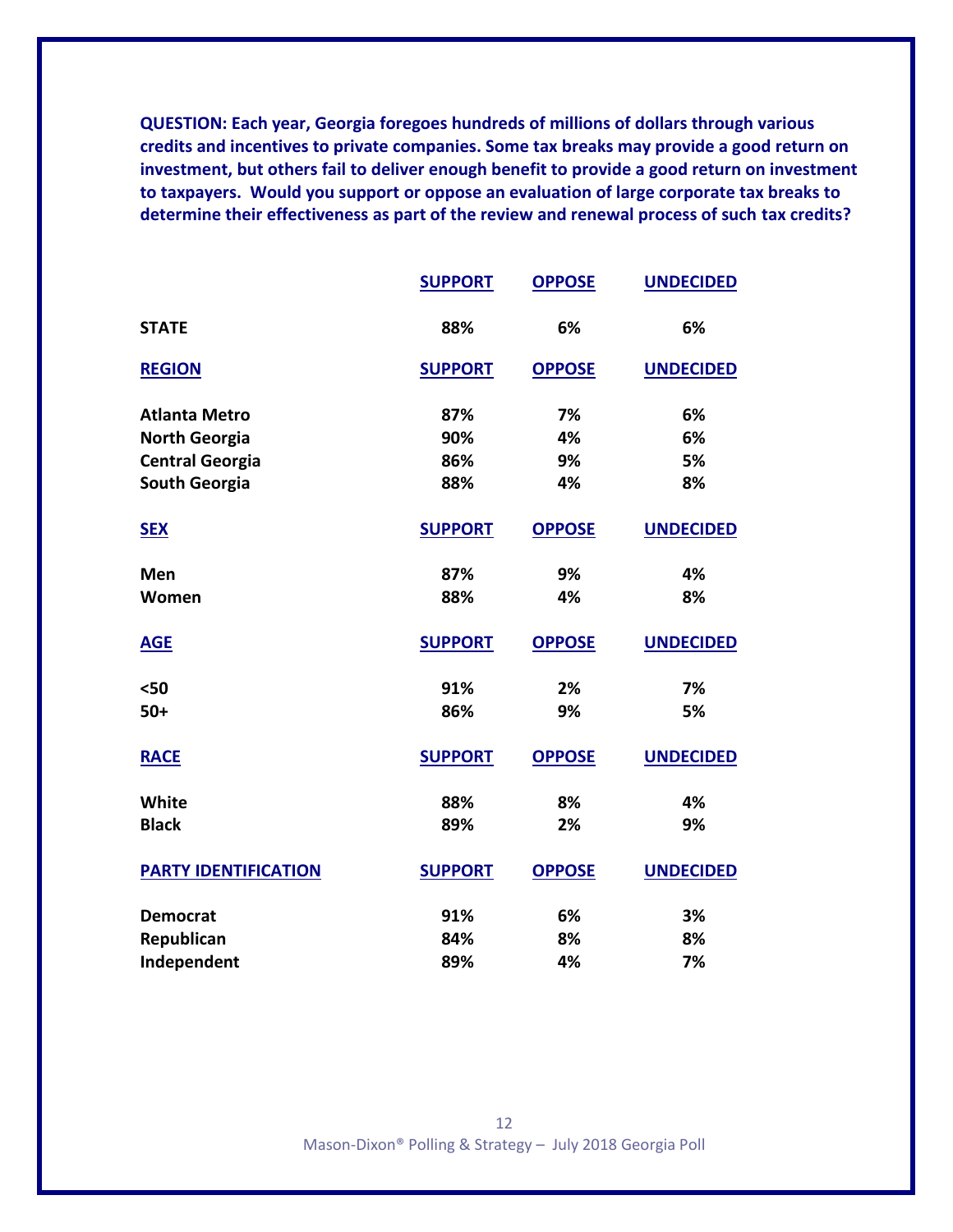**QUESTION: Currently, about 90 percent of businesses that file corporate income tax returns in Georgia report no taxable income. One option common in other states is a having a corporate minimum tax, which ensures all corporate entities help pay for public services and capital improvements. Would you support or oppose enacting a corporate minimum tax in Georgia to ensure profitable corporations doing business in the state provide more financial assistance for roads, bridges, schools and other public services?**

|                             | <b>SUPPORT</b> | <b>OPPOSE</b> | <b>UNDECIDED</b> |
|-----------------------------|----------------|---------------|------------------|
| <b>STATE</b>                | 78%            | 12%           | 10%              |
| <b>REGION</b>               | <b>SUPPORT</b> | <b>OPPOSE</b> | <b>UNDECIDED</b> |
| <b>Atlanta Metro</b>        | 78%            | 12%           | 10%              |
| <b>North Georgia</b>        | 74%            | 14%           | 12%              |
| <b>Central Georgia</b>      | 79%            | 11%           | 10%              |
| <b>South Georgia</b>        | 79%            | 12%           | 9%               |
| <b>SEX</b>                  | <b>SUPPORT</b> | <b>OPPOSE</b> | <b>UNDECIDED</b> |
| Men                         | 75%            | 19%           | 6%               |
| Women                       | 80%            | 6%            | 14%              |
| <b>AGE</b>                  | <b>SUPPORT</b> | <b>OPPOSE</b> | <b>UNDECIDED</b> |
| $50$                        | 82%            | 9%            | 9%               |
| $50+$                       | 75%            | 14%           | 11%              |
| <b>RACE</b>                 | <b>SUPPORT</b> | <b>OPPOSE</b> | <b>UNDECIDED</b> |
| White                       | 77%            | 15%           | 8%               |
| <b>Black</b>                | 80%            | 6%            | 14%              |
| <b>PARTY IDENTIFICATION</b> | <b>SUPPORT</b> | <b>OPPOSE</b> | <b>UNDECIDED</b> |
| <b>Democrat</b>             | 84%            | 9%            | 7%               |
| Republican                  | 72%            | 16%           | 12%              |
| Independent                 | 78%            | 11%           | 11%              |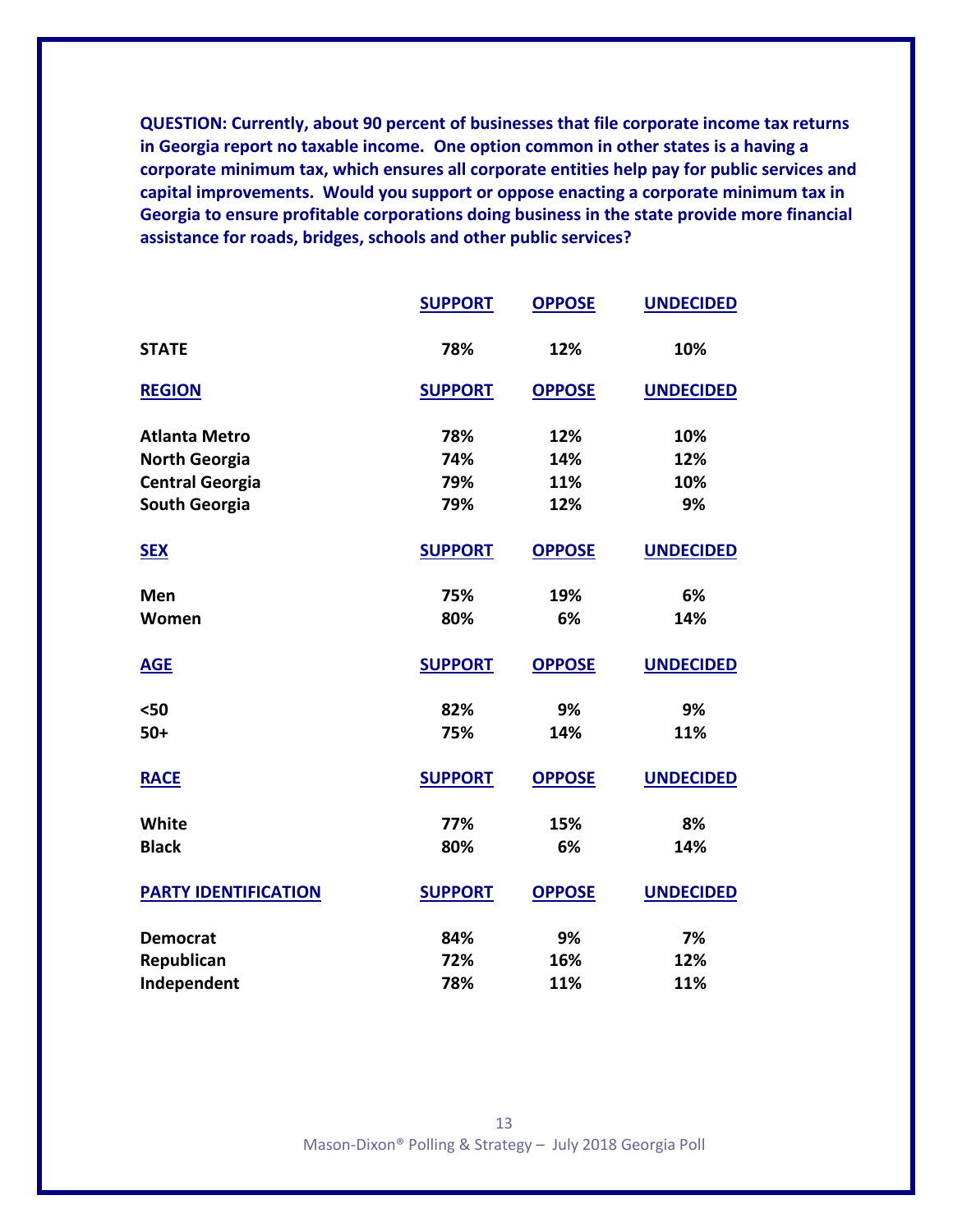# **DEMOGRAPHICS**

## **PARTY REGISTRATION:**

| <b>Democrat</b>             | 214 (34%) |
|-----------------------------|-----------|
| Republican                  | 223 (36%) |
| <b>Independent or Other</b> | 188 (30%) |

#### **AGE:**

| 18-34          | 107 (17%) |
|----------------|-----------|
| 35-49          | 187 (30%) |
| 50-64          | 176 (28%) |
| 65+            | 149 (24%) |
| <b>Refused</b> | 6(1%)     |

#### **SEX:**

| Male          | 301 (48%) |
|---------------|-----------|
| <b>Female</b> | 324 (52%) |

## **RACE/ETHNICITY:**

| <b>White/Caucasian</b>        | 392 (63%) |  |
|-------------------------------|-----------|--|
| <b>Black/African American</b> | 189 (30%) |  |
| Hispanic/Latino               | 24 (4%)   |  |
| Other                         | 13 (2%)   |  |
| <b>Refused</b>                | 7(1%)     |  |

## **REGION:**

| <b>Atlanta Metro</b>   | 335 (54%) |
|------------------------|-----------|
| <b>North Georgia</b>   | 95 (15%)  |
| <b>Central Georgia</b> | 80 (13%)  |
| South Georgia          | 115 (18%) |